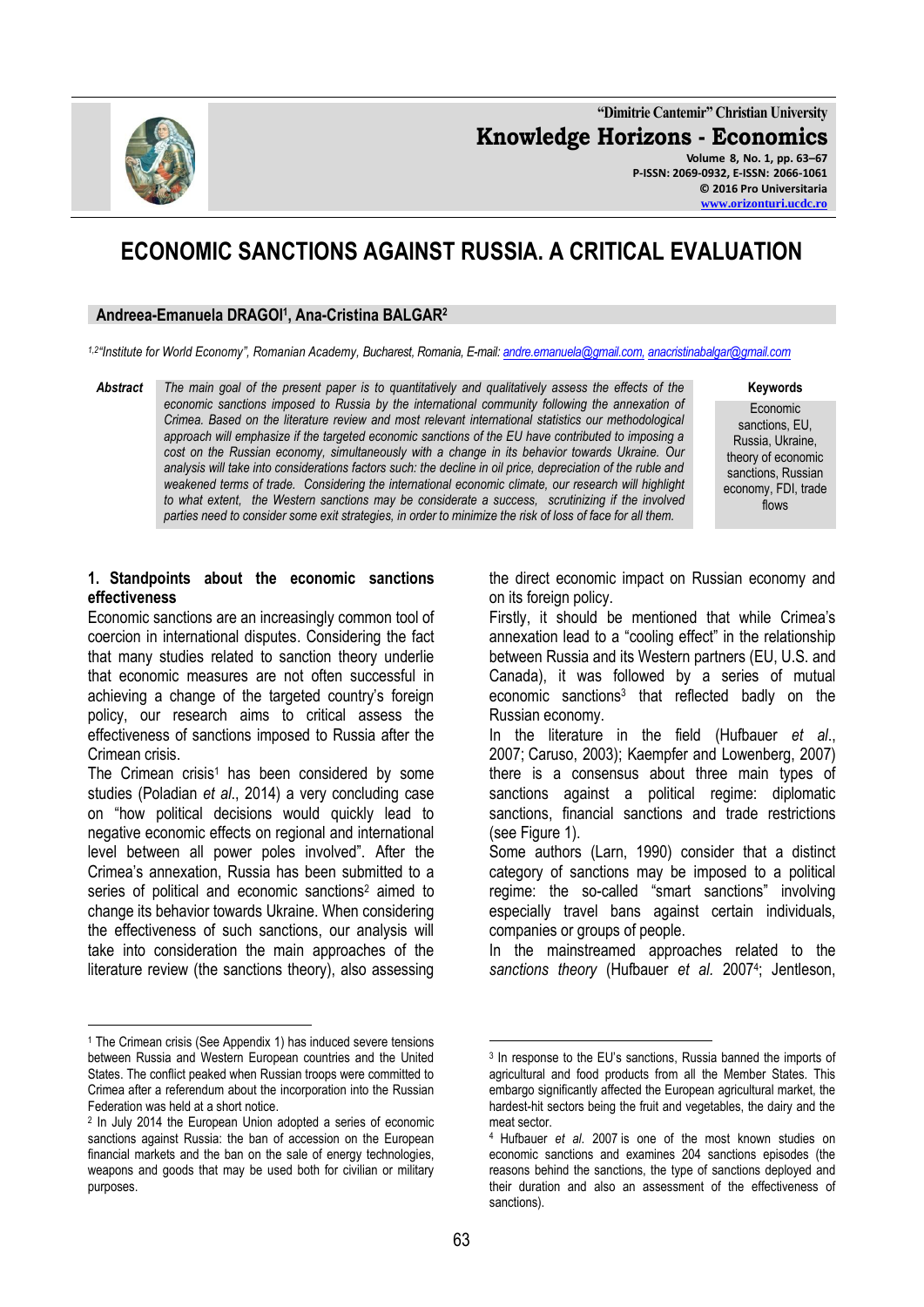2000; Morgan, Krusta and Bapat<sup>5</sup> )*,* there is largely accepted the idea that such political and economic measures are not likely to produce immediate changes on the foreign policy of the targeted country.



*Source:* Author's representation, based on the studied literature

*Figure 1.* Main types of international sanctions

Hufbauer (2007) has stated that while "economic sanctions are considered an important tool for government withdrawal, or threat of withdrawal, of customary trade or financial relations" they remain "a controversial foreign policy tool that policymakers invoke to respond to perceived misdeeds of foreign governments".

For instance the case of Iran $6$  indicate that while economic sanctions may affect negatively an economy, to the point of catastrophe, the political regime may remain inflexible in its choices.

Considering this indisputable truth, some analyses (Kholodilin, 2014) have stated that the imposed sanctions against Russia, which consist of travel bans and asset freezes (against a limited group of individuals and firms) and of some trade restrictions are unlikely to trigger a profound change in Russian foreign policy.

### **2. Some geopolitical considerations**

In the case of the current political crisis between the West and Russia, we encounter a combination between all types of international sanctions mentioned before in our analysis: certain politicians, businessmen and journalists from Russia and Crimea are not allowed to travel in the EU and U.S. and their assets along with those of some Russian companies (mainly banks and energy companies) are frozen. In addition to that, the U.S. has prohibited any commercial relations between U.S. citizens and the sanctioned Russian companies, the most important ones being Bank Rossiya, SMP Bank and the investment firm Volga. Both U.S. and EU have banned the export of certain goods and technologies that can be used for military purposes. It should be noted that the relations between the West and Russia have been affected, prior to the Crimean crisis, by some tensions related to the respect for human rights (the death of the businessman Sergei Magnitsky in a Moscow prison, in 2009, has led to tensions between Western countries and Russia)<sup>7</sup> .

The Vilnius summit (in November 2013) and the Ukraine decision to start accession negotiation with the EU refusing in the same time the integration into the Eurasian Union have been the triggering factor for the Crimean crisis.

However, some analysis (Moldoveanu, 2012) have stated that Vladimir Putin's expansionist approach in the foreign policy field has "paved the way" to this geopolitical crisis. Although in the geopolitical area the tension has reached a peak, we remain skeptical about the sanction regime effectiveness in respect to foreign policy choices, given the fact that the sanctions do not include general restrictions to the trade, but only a limited ban for the military goods and technologies. As for the economic effectiveness of sanctions (the impact on Russian economy), the success may not be disputed. The Russian case illustrates some empirical evidences from the literature in the field [(Hufbauer et al. (1985), [Bonetti \(1998\)](http://www.tandfonline.com/doi/abs/10.1080/000368498325507#.U6qLbbHfBnU) and [Jing et al., \(2003\)](http://jpr.sagepub.com/content/40/5/519.short)]: it is more likely that the imposed sanctions to have a powerful economic impact if the targeted country represents an important trading partner.

In this respect, it should be noted that some types of sanctions such as restrictions on trade and finance will have more effect if there is a lot of economic activity in place compared to a situation where there is a poor connection between countries. Because prior the crisis EU was an important trading partner for Russia, Russian economy was vulnerable to EU sanctions more than to those of U.S.

<sup>-</sup><sup>5</sup> They have developed the *Threat and Imposition of Sanctions (TIES) Data Page* that collected data related to sanctions imposed in the international affairs.

<sup>&</sup>lt;sup>6</sup> Iran sanctions have been imposed to determine Mahmud Ahmadinejad's regime to give up its nuclear program. The sanctions aimed at blocking access to capital markets and prohibit the sale of petroleum on external markets, have negatively affected the Iranian economy. The sanctions were stopped in 2016 but are likely to be reversed by the US and EU after new ballistic test was conducted by Iran.

<sup>&</sup>lt;u>.</u>  $<sup>7</sup>$  These tensions ultimately led to travel bans to the United States</sup> and the exclusion of involved Russian officials from the US-American banking system.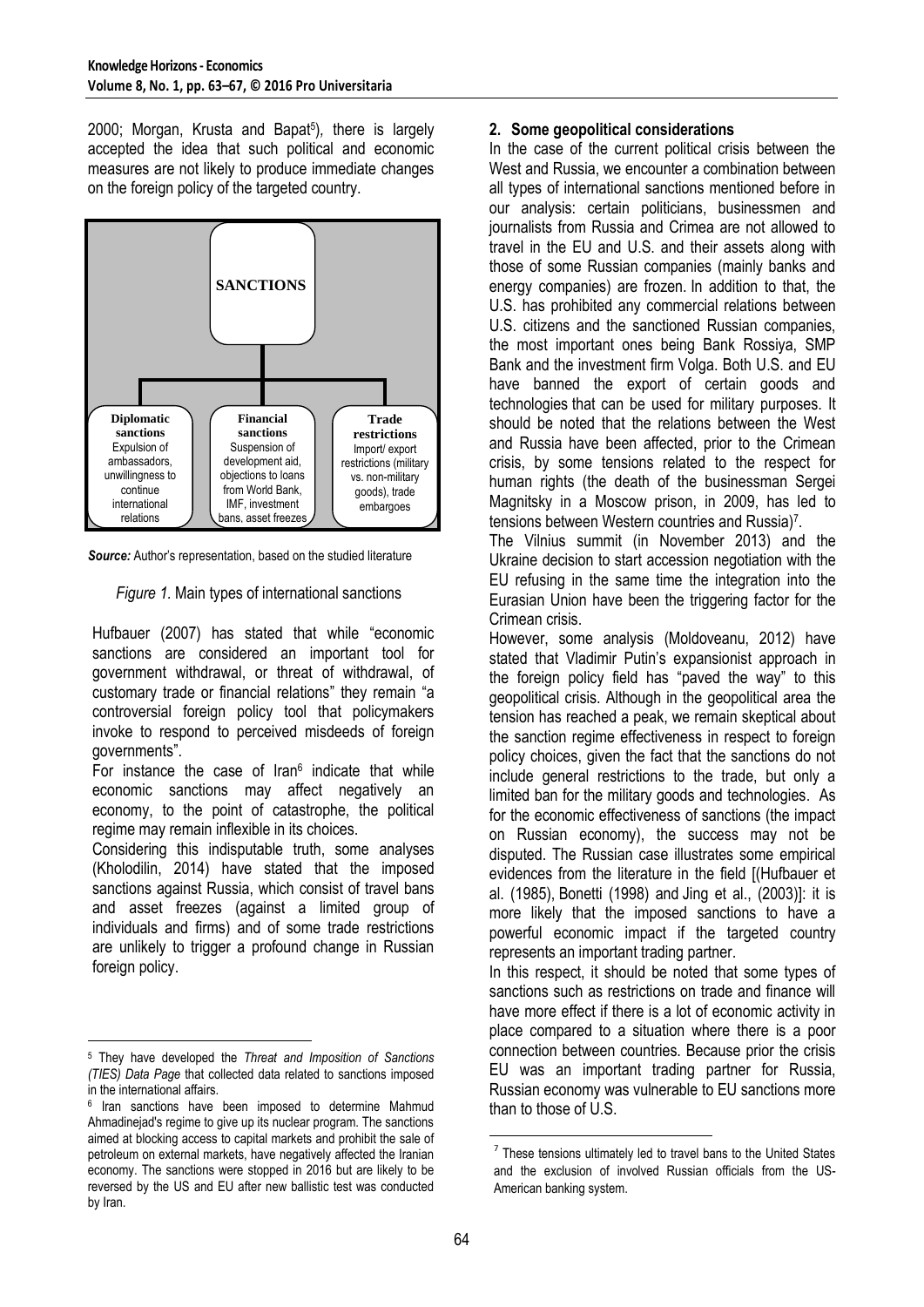#### **3. Sanctions impact on bilateral trade and inward FDI**

As the Western sanctions covered mainly trade and finance, this subchapter will focus on how these restrictions have disrupted bilateral trade and on how investors have responded to their home-states' coercive measures imposed against Russia, by adjusting their investment policies and seeking for other sources of profit. Consequently, we will evaluate the distorting impact of the imposed set of sanctions which connected with two other major shocks<sup>8</sup> that negatively affected Russian economy in the last years having a severe direct impact on trade and investment.

Appraising the effects of international sanctions in addressing the annexation of Crimea must include a cost-benefit analysis of the costs paid by the imposing countries, in relation to the benefits reached (Galbert, 2015) and should also take into consideration Russia's countermeasures related to the import of agricultural products, raw materials and food from the countries that have imposed sanctions.

As in terms of trade, in 2014 Russia ranked the EU's third largest partner (after the U.S. and China) with 8.4% share in total trade (European Commission, 2015) hence the mentioned sanctions have severely disturbed Russian economy but have also significantly impacted European economies. Therefore, the total two-way annual volume of trade declined by almost 36% in 2015, reaching about EUR 209.6 billion, by comparison with EUR 285 billion in 2014 and EUR 326 billion in 2013 (as Shown in Graph 1). Consequently, EU-Russia trade shrank by about EUR 75 billion and cost the Union about EUR 30 billion in lost exports to Russia.





*Source:* Drawn up by the authors based on statistical data published by Eurostat (2016).

1

As the shares of EU in Russian imports have changed significantly due to the ban on food imports and to the already weakening exchange rate, we may state that sanctions (plus counter-sanctions measures) have played an important role in weaken trade flows between EU and Russia, also having further consequences for value added and employment that are more difficult to evaluate at present.

Taking into consideration the ongoing weakness in Russian economy, the sanctions seem to contribute to a worsening of the already depreciate economic climate, having also an adverse effect on investment, considering that, prior the crisis, up to 75% of FDI came from EU (European Parliament, 2015). Hence, after the major downgrading<sup>9</sup> of Russia's economy the foreign investors have become more hesitant about doing business in Russia and have started to switch to new markets and to withdraw the capital of the country. Accordingly, net private capital outflow from Russia totaled USD 152 billion in 2014, compared to a net outflow of USD 61 billion in 2013 and USD 54 billion in 2012 (Nelson, 2015).

The reduced market confidence and the ongoing geopolitical tensions correlated with the country's economic recession impacted heavily on the FDI inflows, which declined by 30% in 2014 and by 92% in 2015 (UNCTAD, 2016a) – see Graph 2. Thus, according to the most recent estimates elaborated by UNCTAD, FDI into Russia amounted to approximately USD 1.7 billion in 2015, after a plunge of USD 21 billion, recorded in 2014 (against USD 69.2 billion, attracted in 2013). FDI inflows are not expected to recover soon, due to uncertainties for businesses climate caused by geopolitical pressures and the lasting issues of the national government.





*Source:* Drawn up by the authors based on statistical data published by UNCTAD (2016).

 $8$  The main events were the sharp drop in international oil and commodity prices and the abrupt decline of the national currency, the rouble.

**EXECUTE:**<br><sup>9</sup> After the sanctions, all the major Rating Agencies (Moody, Standard&Poor's, etc.) have downgraded the Russian economy to the "junk status" not recommended for investment.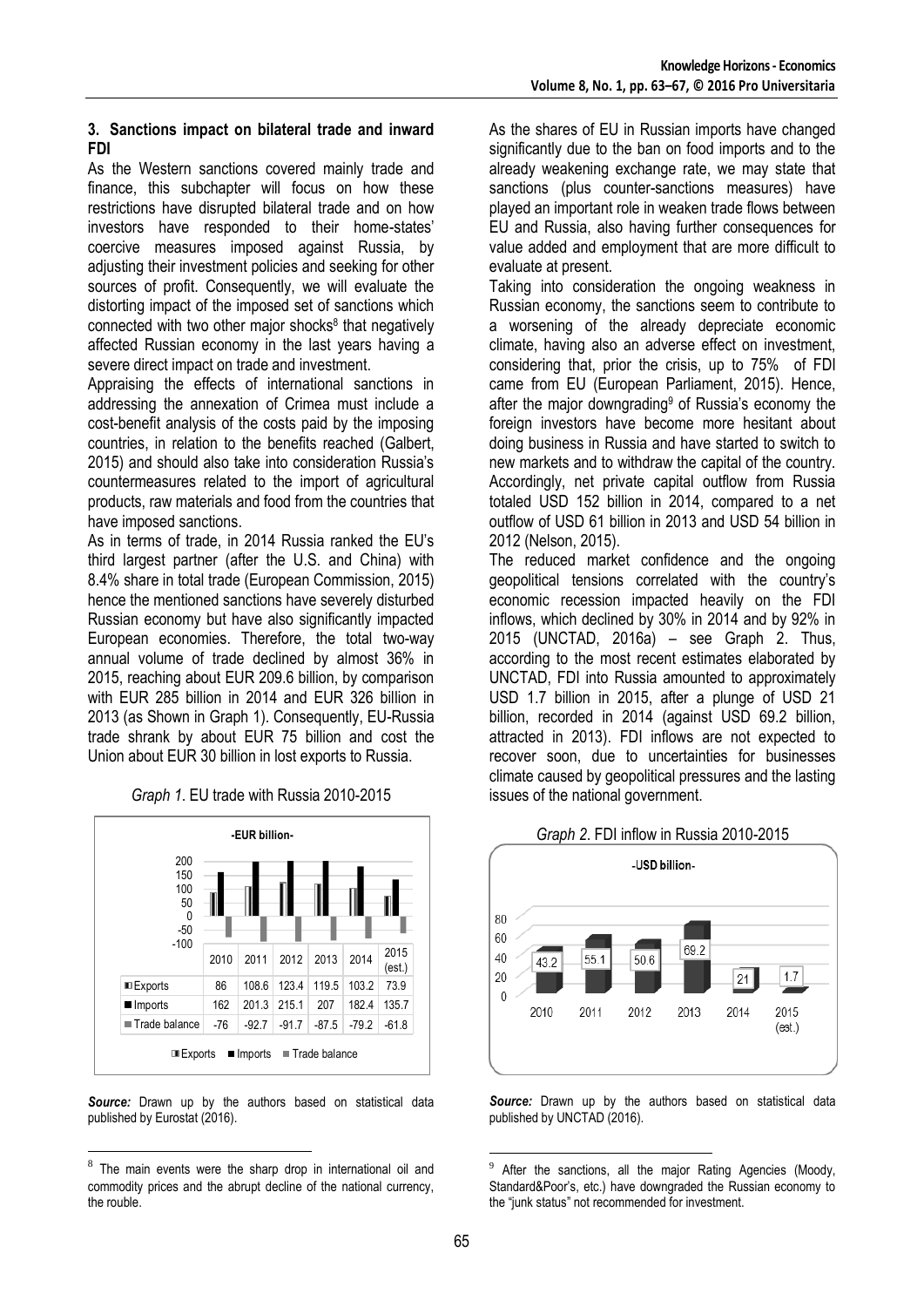Besides the negative impact of economic sanctions imposed by Western countries reflected in the FDI decline, another factor undermining the business confidence in Russia was related to a reduced profitability of the corporate sector over the past five years (Connolly, 2015) caused by a boost in share of wages at the expense of profits. All in all, it seems that EU's sanctions against Russia had a powerful impact on Russian's economy contributing to slowing growth by reducing trade flows, limiting foreign investment and contributing as well to a depreciation of the national currency.

# **4. Conclusions**

In the past, many sanctions (like for instance those imposed to Iran, North Korea or Cuba) were linked mainly with trade embargoes that tended to be harmful for all the involved parties. Hence, in the beginning of the 20th century, the concept of "targeted sanctions" emerged in the international arena. The targeted sanctions covered mainly trade restrictions in order to prevent the receiving country to fully benefit from its economic potential. This type of sanctions could also include financial measures (asset freezes and other prohibitions on financial transactions) and travel bans denying the access of individuals in the imposing countries.

The sanctions imposed to Russia get together a complex mix of measures involving "smart sanctions", but also investment bans, asset freezes and trade embargoes. As a result the Russian economy was hit hard, but its foreign policy towards Ukraine remained unchanged (Russia still retains Crimea and the Eastern part of Ukraine). However, in our opinion further expansionist tendencies in Russian foreign policy are unlikely to happen due to the strong reaction of international arena and the negative output for the Russian economy. Taking into consideration the Russian case (in respect to the effectiveness of economic sanctions) we may conclude that while economic sanctions tend to be more effective when foreign policy goal is relatively modest, their success is more likely to happen when the targeted country is economically weak and politically unstable (not the case of Russia).

Moreover, some analysis (Rumer, 2016) have stated that the image of Russia as weak and withdrawn from the international arena as a consequence of imposed sanctions is not an accurate one, while this country has great resources, and the political force necessary to find solutions to the current economic challenges. While it can not be denied that national economy is shrinking and the population's poverty is increasing, Russia may not be forced to retreat from Ukraine, as long as the country owns some redoubtable policy toolkit that may undermine the international alliance's cohesion: cyber operations, economic boycotts, monopolistic position on the energy markets in Europe.

However, Russia cannot afford to freeze all cooperation with U.S. and EU because its "Achilles heel" remains the high risk of a liquidity crisis since financial sanctions already affected not only state owned companies but, through a domino effect, the private sector as well. Some analysis (Galbert, 2015) pointed out that sanctions had a severe impact on Russian currency due to the restricted access to the international financial markets, also determining a decline in investors' confidence.

So far, the international sanctions toward Russia are only partially effective, because while all the involved parts register economic costs, their foreign policy choices remain inflexible.

# **References**

1. Bonetti, S. (1998), *Distinguishing characteristics of degrees of success and failure in economic sanctions episodes*, Applied Economics, Volume 30, Issue 6, p.3 2. Caruso, R. (2003), *The Impact of International Economic Sanctions on Trade - An Empirical Analysis*, Catholic University of the Sacred Heart of Milan, p.3

3. Connolly, R. (2015), *Troubled Times – Stagnation, Sanctions and the Prospects for Economic Reform in Russia,* Chatman House, Russia and Eurasia Programme, The Royal Institute of International Affairs, February 2015, London

4. European Commission (2015), Directorate General for Trade, *European Union, Trade with Russia*, p.9, 20.10.2015, Brussels

5. European Parliament (2015), *Economic Impact on the EU of Sanctions over Ukraine Conflict*, October 2015, Brussels

6. Eurostat Database (2016), available online at: <http://ec.europa.eu/eurostat/data/database>

7. Galbert, S. (2015), *Sanctions against Russia – Now What?,* A European Assessment of the Outcome and Future of Russia Sanctions, Center for Strategic & International Studies (CSIS), a Report of the CSIS Europe Program, October 2015

8. Jing, C., Kaempfer, William K., Lownberg, Anton D., (2003), *Instrument Choice and Effectiveness of International Sanctions: A Simultaneous Equations Approach*, Journal of Peace Reasearch, Vol. 40, No. 5, p. 519-535

9. Jentleson, B.W. (2000), *Economic Sanctions and Post-Cold War Conflicts: Challenges for Theory and Policy, in International Conflict Resolution after the Cold War*, edited by Paul C. Stern and Daniel Druckman, Washington, DC: National Academy Press, p. 123-177.